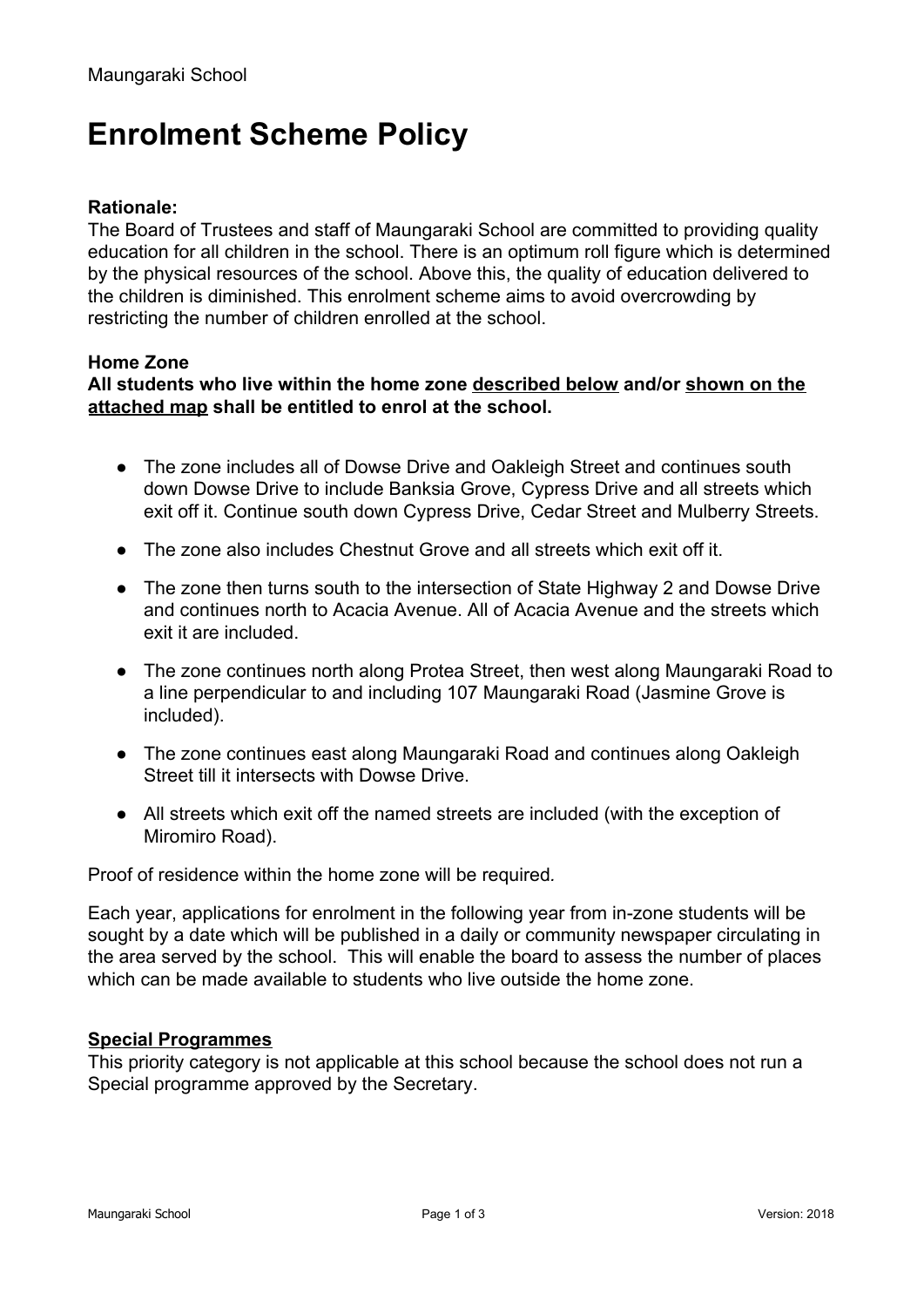# **Enrolment Zone map**

http://nzschools.tki.org.nz